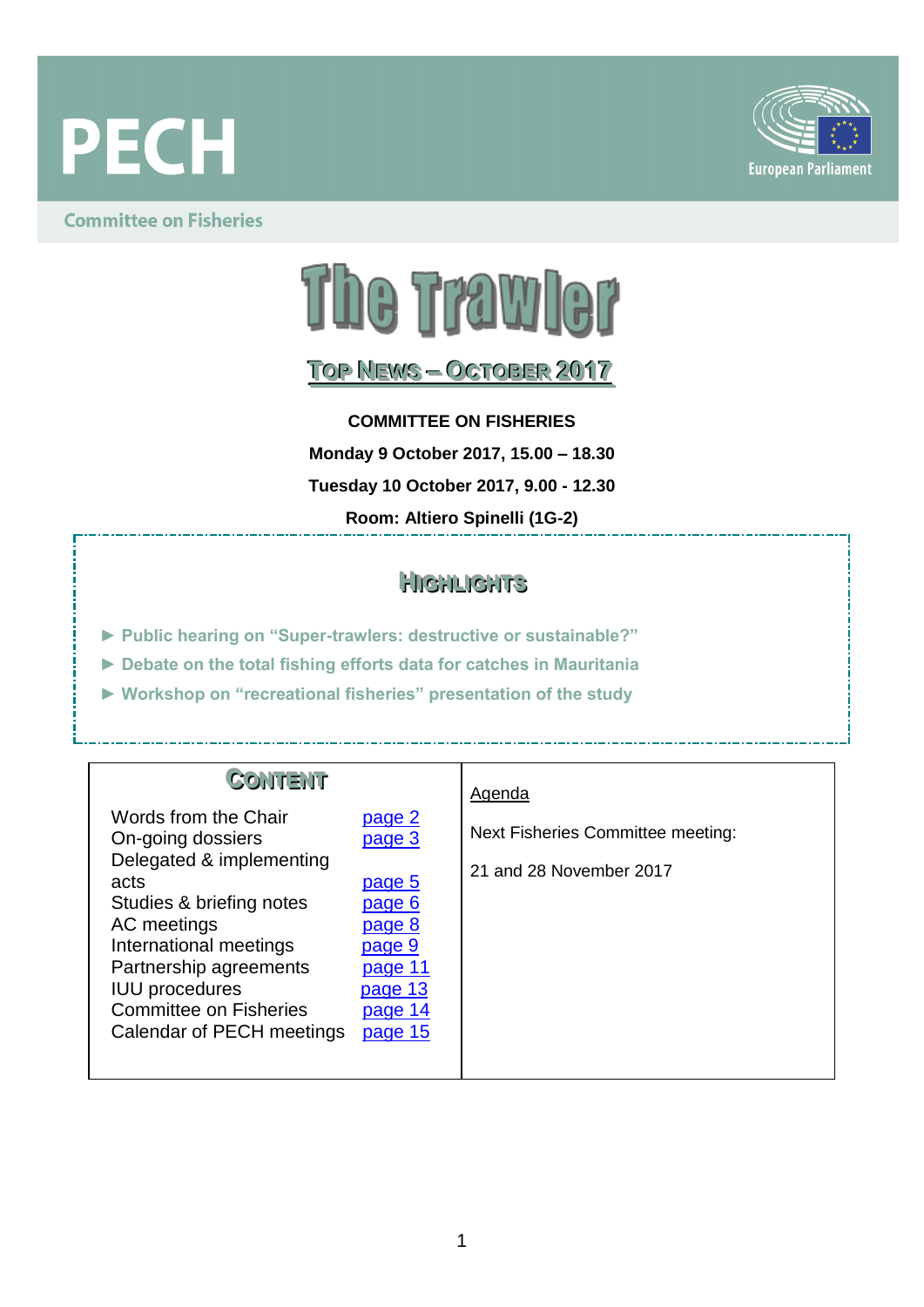### <span id="page-1-0"></span> $W$ ORDS FROM THE CHAIR



*Alain CADEC Chair of Committee on Fisheries*

Dear Colleagues,

Dear Friends,

On Monday 9 October, our Committee will organise a public hearing on super-trawlers. With quite a provocative title, "destructive or sustainable", the idea is to get to know better this segment of the fishing fleet and to understand its way of working. The objective of the Common Fisheries Policy is to make fisheries sustainable for all fleets, whether artisan or industrial, in order to reach the maximum sustainable yield possible. Therefore, it is not a question of vessel size but of fishing technique. We have to pay attention not to direct one part of the fleet against the other, artisan against industrial fisheries: both have to respect the rules and both play an important role in the supply of EU consumers with quality fish and seafood products.

Member States play an essential role in ensuring a sustainable distribution of quotas between the different fleets. I recall that Article 17 of the Common Fisheries Policy requires the fisheries policy to take into account the environmental impact and its contribution to the local economy and the catch volume. Furthermore, they have to offer incentives to those fishing vessels that have selective engines or make use of certain techniques that have a low impact on the environment, such as a low fuel consumption and minimal damages to the marine habitat. On the other hand, the European Maritime and Fisheries Fund supports important investments in sustainability, selectivity and competitiveness of fishing vessels. We will ask the invited experts to enlighten us on these issues.

Alain CADEC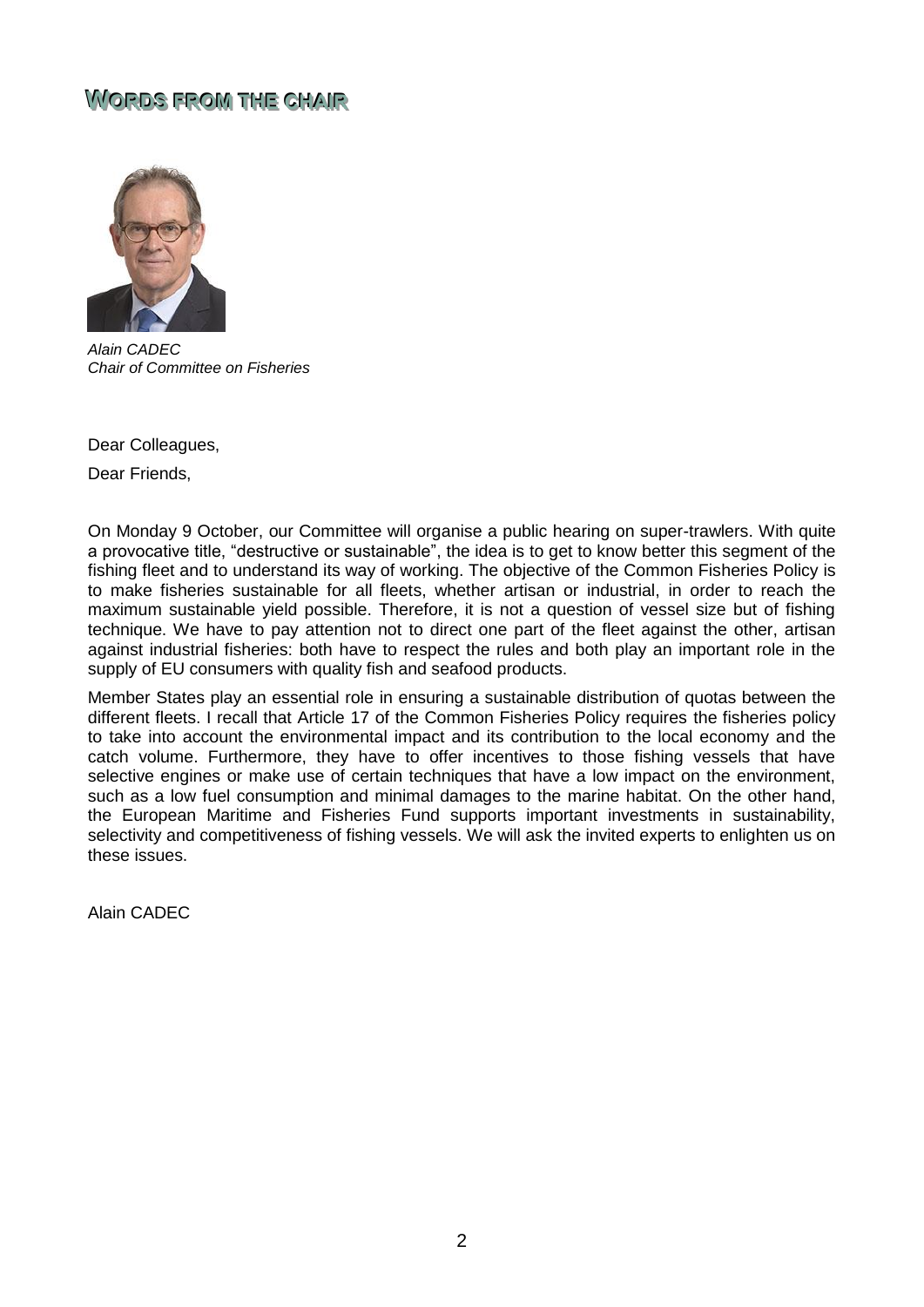# <span id="page-2-0"></span>**ONGOING DOSSIERS**

| <b>Reports</b>                                                                                                                                                                                                                                                                                      | <b>Rapporteur</b> | <b>Type of</b><br>procedure | <b>PECH</b><br><b>Committee vote</b>          | <b>Plenary</b><br><b>Session</b><br><b>Vote</b> |
|-----------------------------------------------------------------------------------------------------------------------------------------------------------------------------------------------------------------------------------------------------------------------------------------------------|-------------------|-----------------------------|-----------------------------------------------|-------------------------------------------------|
| Conservation of fishery resources and<br>protection of marine ecosystems through<br>technical measures<br>2016/0074(COD)                                                                                                                                                                            | Mato              | COD                         | 21/11/2017                                    | FEB 2018                                        |
| Multi-annual plan for small pelagic stocks<br>in the Adriatic Sea and the fisheries<br>exploiting those stocks<br>COM(2017)0097 - C8-0095/2017<br>2017/0043(COD)<br>PECH/8/09349                                                                                                                    | Tomasic           | COD                         | 21-22/3/2018                                  | APR 2018                                        |
| Management, conservation and control<br>measures applicable in the Convention<br>Area of the South Pacific Regional<br><b>Fisheries Management Organisation</b><br>(SPRFMO)<br>COM(2017) 128 final<br>2017/0056 (COD)<br>PECH/8/09619                                                               | Engström          | COD                         | 21/11/2017                                    | <b>JAN 2018</b>                                 |
| Amendment of Regulation (EU) No<br>1380/2013 on the common fisheries policy<br>COM(2017) 0424<br>2017/0190(COD)<br>PECH/8/10570                                                                                                                                                                     | Cadec             | <b>COD</b>                  | Simplified procedure<br>(art.50 RoP)          | <b>OCT II</b>                                   |
| <b>NLE Reports</b>                                                                                                                                                                                                                                                                                  | <b>Rapporteur</b> | <b>Type of</b><br>procedure | <b>PECH</b><br><b>Committee vote</b>          | <b>Plenary</b><br><b>Session</b><br>vote        |
| <b>EU/Mauritius Fisheries Partnership</b><br>Agreement: fishing opportunities and<br>financial contribution 2017-2021. Protocol<br>COM(2017)048-2017/0223(NLE)<br>PECH/8/11046                                                                                                                      | <b>TBC</b>        |                             | <b>TBC</b>                                    | <b>TBC</b>                                      |
| Proposal for a Council Decision<br>Denouncing the Partnership Agreement in<br>the fisheries sector between the European<br>Community and the Union of the Comoros,<br>adopted by Council Regulation (EC) No<br>1563/2006 of 5 October 2006<br>COM(2017)0556 final<br>2017/0241(NLE)<br>PECH/8/11185 |                   |                             |                                               |                                                 |
| <b>Reports adopted in PECH</b><br>awaiting 1st/2nd reading agreements                                                                                                                                                                                                                               | <b>Rapporteur</b> | <b>Type of</b><br>procedure | <b>PECH</b><br><b>Committee vote</b>          | <b>Plenary</b><br><b>Session</b><br><b>Vote</b> |
| Sustainable management of external<br>fishing fleets<br>2015/0289(COD)                                                                                                                                                                                                                              | Engström          | <b>COD</b>                  | 21/11/2017<br>(first reading on<br>5/12/2016) | <b>DEC 2017</b>                                 |
| Multi-annual plan for demersal stocks in<br>the North sea and the fisheries exploiting<br>those stocks<br>2016/0238(COD)                                                                                                                                                                            | Rodust            | <b>COD</b>                  | 12/07/2017                                    | <b>SEP</b>                                      |
| <b>INI Reports</b>                                                                                                                                                                                                                                                                                  | <b>Rapporteur</b> | <b>Type of</b><br>procedure | <b>PECH</b><br><b>Committee vote</b>          | <b>Plenary</b><br><b>Session</b><br>vote        |
| Towards sustainable and competitive<br>European Aquaculture sector: current<br>status and future challenges<br>2017/2118 (INI)<br>PECH/8/10355                                                                                                                                                      | Iturgaiz          |                             | 23-24/4/2018                                  | MAY 2018                                        |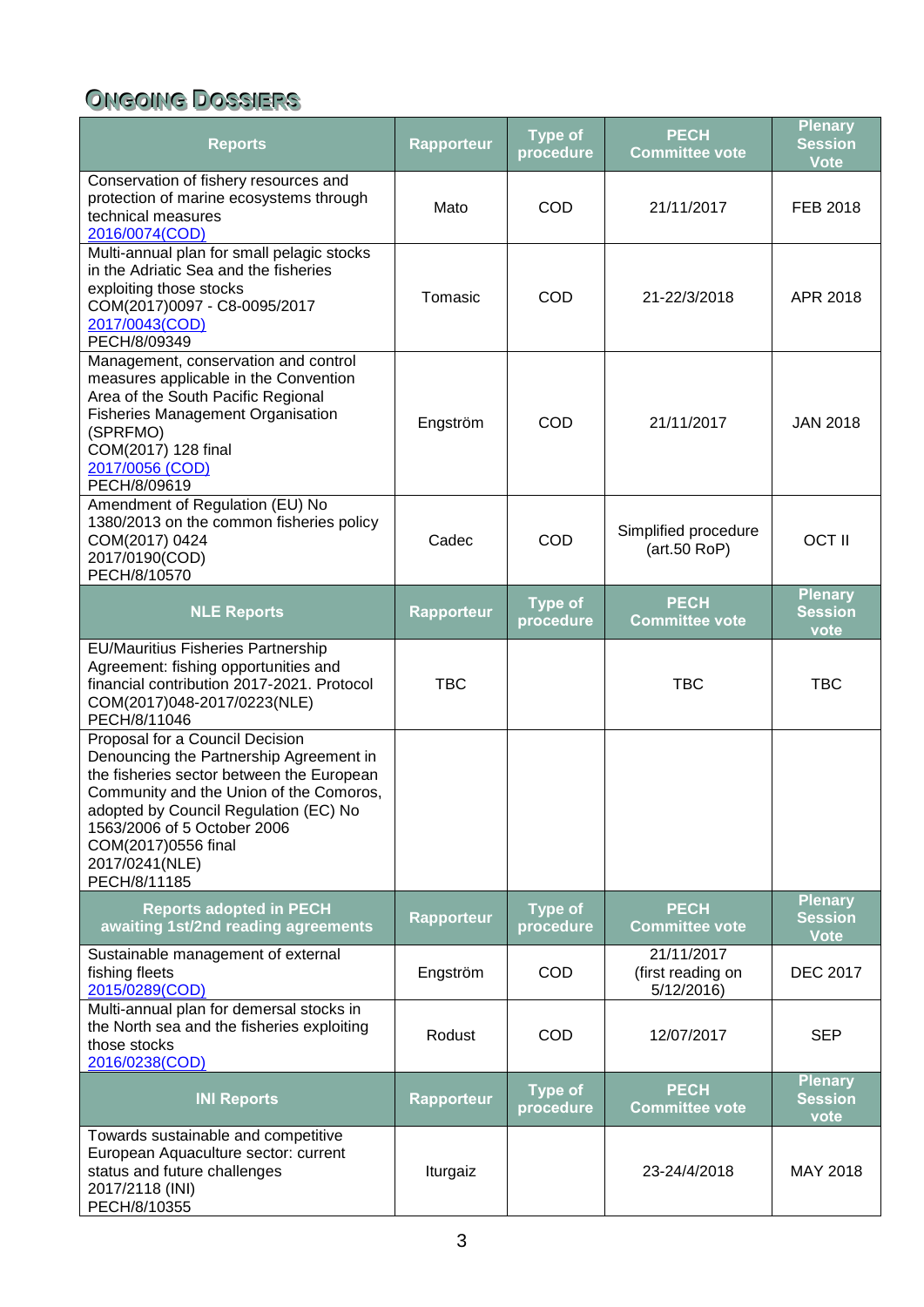| Optimisation of the value chain in the<br>fishing sector 2017/2119 (INI)<br>PECH/8/10357                                                                                                                                                                                                             | Aguilera<br>García |                | 21-22/3/2018          | APR 2018                 |
|------------------------------------------------------------------------------------------------------------------------------------------------------------------------------------------------------------------------------------------------------------------------------------------------------|--------------------|----------------|-----------------------|--------------------------|
| State of play of recreational fisheries in the<br>EU 2017/2120 (INI)<br>PECH/8/10358                                                                                                                                                                                                                 | Nicolai            |                | 26-27/2/2018          | APR 2018                 |
| Measures for establishing the conformity of<br>fisheries products with access criteria to<br>the EU market (Implementation report)<br>COM(2017)0192<br>2017/2129 (INI)<br>PECH/8/10379                                                                                                               | Engström           |                | <b>TBC</b>            | <b>TBC</b>               |
| <b>EU/Mauritius Fisheries Partnership</b><br>Agreement: fishing opportunities and<br>financial contribution 2017-2021. Protocol<br>COM(2017)048-2017/0223(NLE)<br>PECH/8/11046                                                                                                                       | <b>TBC</b>         |                | <b>TBC</b>            | <b>TBC</b>               |
| Proposal for a Council Decision<br>Denouncing the Partnership Agreement in<br>the fisheries sector between the European<br>Community and the Union of the Comoros,<br>adopted by Council Regulaction (EC) No<br>1563/2006 of 5 October 2006<br>COM(2017)0556 final<br>2017/0241(NLE)<br>PECH/8/11185 |                    |                |                       |                          |
| <b>Opinions</b>                                                                                                                                                                                                                                                                                      | <b>Rapporteur</b>  | <b>Type of</b> | <b>PECH</b>           | <b>Vote</b><br>Lead      |
|                                                                                                                                                                                                                                                                                                      |                    | procedure      | <b>Committee vote</b> | <b>Committee</b>         |
| EU/Morocco Agreement: protection of<br>geographical indications and designations<br>of origin for agricultural products,<br>processed agricultural products, fish and<br>fishery products and amending the<br>EC/Morocco Euro-Mediterranean<br><b>Association Agreement</b><br>2015/0203(NLE)        | Van Dalen          | <b>NLE</b>     | <b>TBC</b>            | <b>INTA</b><br>(TBC)     |
| Budget 2018 + Budgetary amendments<br>PECH/8/09497<br>2017/2044(BUD)                                                                                                                                                                                                                                 | Cadec              | <b>BUD</b>     | 30/08/2017            | 10/10/2017               |
| Preparing the Parliament's position on the<br>MFF post-2020<br>PECH/8/09711<br>2017/2052 (INI)                                                                                                                                                                                                       | Aguilera<br>García | <b>BUD</b>     | 21/11/2017            | <b>BUDG</b><br>(TBC)     |
| Lagging Regions in the EU                                                                                                                                                                                                                                                                            | Caputo             | INI            | 24-25/1/2018          | 25/1/2018                |
| 2016 discharge: EU general budget -<br>Commission COM(2017)0365-<br>C80247/2017-2017/2136(DEC)<br>PECH/8/10608<br>2016 discharge: European Fisheries                                                                                                                                                 | Cadec              | <b>DEC</b>     | 26-27/2/2018          | <b>CONT</b><br>19/3/2018 |

*\*Note on procedures:*

*COD: Ordinary legislative procedure; CNS: Consultation; INI: Own-Initiative;*

*NLE: Non-legislative (incl. consent to international agreements); DEC: Discharge; BUD: Budget*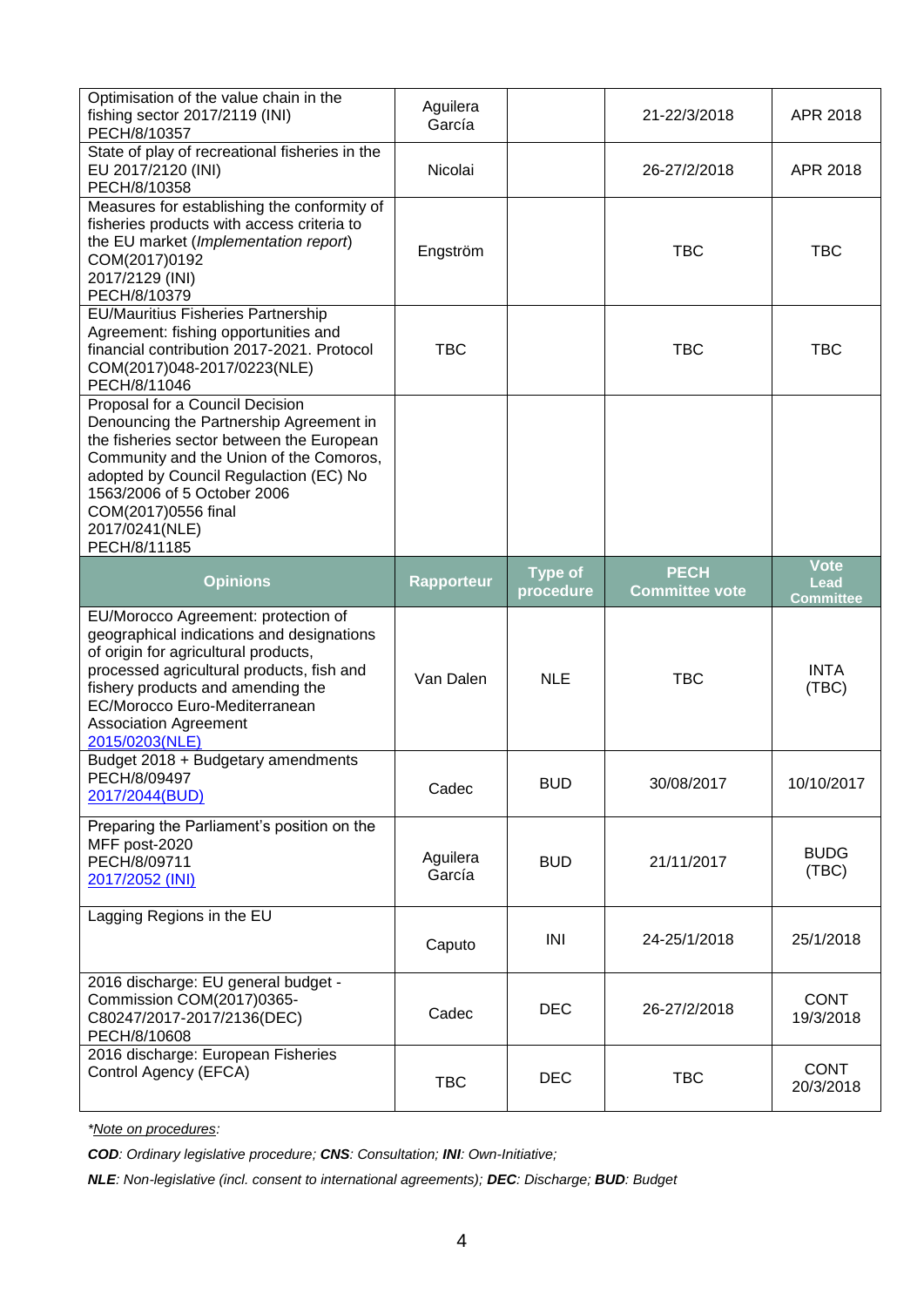## <span id="page-4-0"></span>DELEGATED AND IMPLEMENTING ACTS

| <b>Procedure</b>    | <b>Legal basis</b>                                          | <b>Delegated act</b>                                                                                                                                                                                                       | <b>Deadline to object</b><br>/ request an<br>extension                     |
|---------------------|-------------------------------------------------------------|----------------------------------------------------------------------------------------------------------------------------------------------------------------------------------------------------------------------------|----------------------------------------------------------------------------|
| C(2017) 04505 final | Regulation No 1380/2013<br>Articles 15(6) and 18(1) and (3) | <b>Commission Delegated Regulation</b><br>(EU) / of 5.7.2017 amending<br><b>Commission Delegated Regulation</b><br>(EU) 2016/2374 establishing a<br>discard plan for certain demersal<br>fisheries in South-Western waters | 5.11.2017 (received<br>on 5.7.2017,<br>extension of 2<br>months requested) |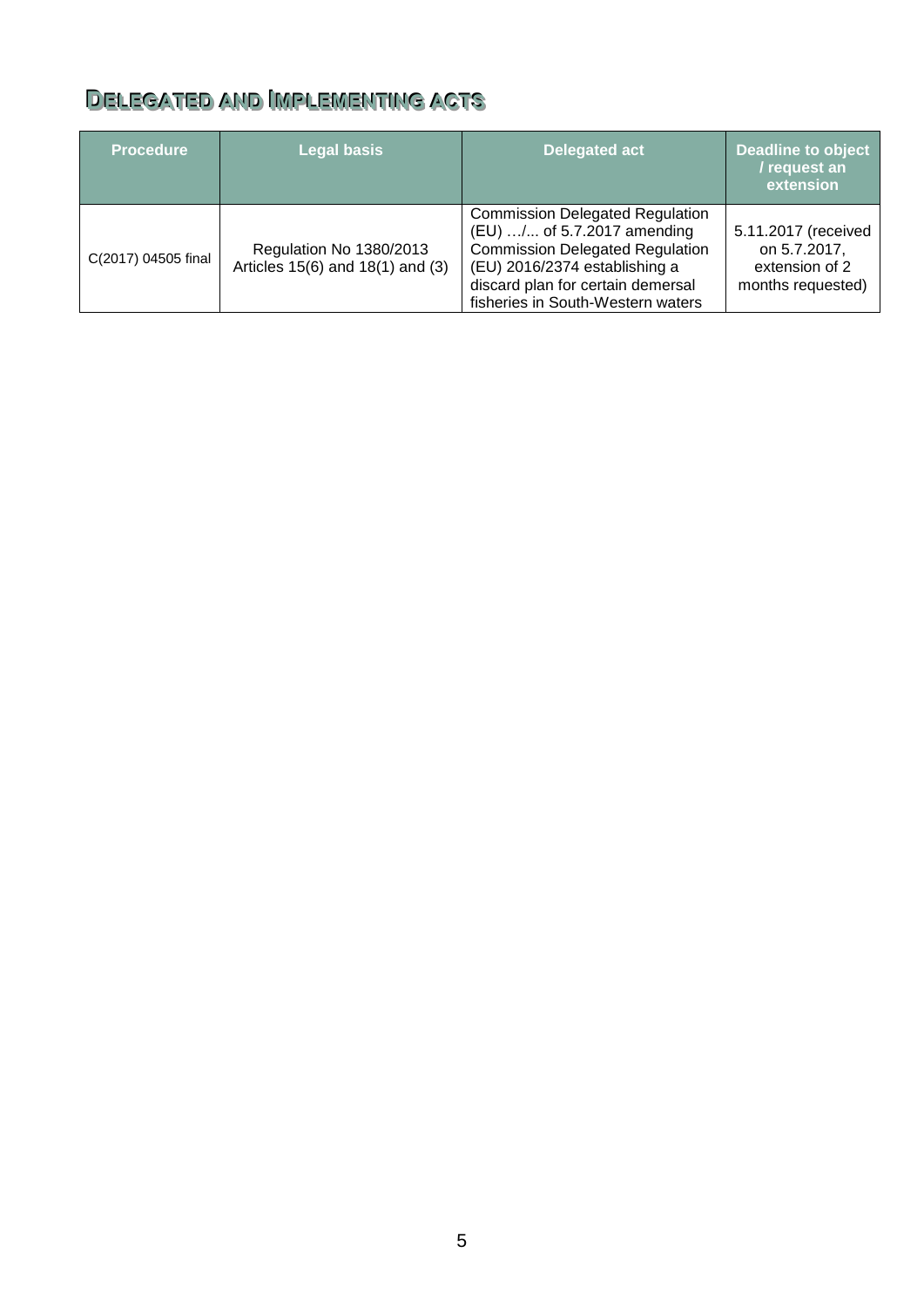# <span id="page-5-0"></span>**REESSEEAARRCCHHFFRROOMM TTHHEE POOLLI IICCYY DEEPPAARRTTMMEENNTT''B''::**

### *REQUESTED:*

- *Fleet management in outermost regions*
- *Training of fishers*
- *Landing obligation and choke species in mixed fisheries*
- *Seafood industry integration in the EU (part 2)*

### *PUBLISHED (SINCE 2014):*

#### *CFP and fisheries management*

- *Sustainable blue growth in the EU and opportunities for small-scale fisheries*
- *The management of the fishing fleets in the outermost regions*
- *Seafood Industry Integration in the EU*
- *Socioeconomic role and environmental impact of recreational, subsistence, small-scale and other fisheries in European Union*
- *Impact of fisheries partnership agreements in the development of employment in the EU and in Third countries*
- *Markets of fisheries and aquaculture products: The added value chain and the role of promotion, labelling and consumer information*
- *The discard ban and its impact on the MSY objective on Fisheries*
- *Options of handling choke species in view of the EU landing obligation - the Baltic plaice example*
- *Social and Economic impact of the penalty point system*
- *A new technical measures framework for the new CFP (Workshop)*
- *The landing obligation and its implications on the control of fisheries*
- *The obligation to land all catches - consequences for the Mediterranean*
- *Future of the "Almadraba" sector. Traditional and sustainable tuna fishing methods in the EU*
- *Small scale fisheries and the zero discard target*
- *Best practice on the use of rights based management to reduce discards in mixed fisheries*
- *Infringement procedures and imposed sanctions throughout the EU*
- *Criteria for allocating access to fishing in the EU*
- *Alternative solutions for driftnet fisheries*
- *The conflict between static gear and mobile gear in inshore fisheries*
- *Inland fisheries and the CFP*
- *IUU fishing and sanctions in the EU*
- *Integration in the fisheries industry*
- *Regional ocean governance in Europe: the role of fisheries*
- *Sustainable 'blue growth' in the EU and opportunities for small-scale fisheries*
- *Feasibility of measuring socio-economic and environmental impacts of recreational and semi subsistence fisheries in the EU*
- *Regional ocean governance*
- *Recreational and semi subsistence fishing - its values and its impact on fish stocks and the environment*

#### *Ecologic Impact*

- *Sardine fisheries: resource assessment and social and economic situation*
- *Long-term economic and ecologic impact of larger sustainable aquaculture*
- *The impact of oil and gas drilling accidents on EU fisheries*
- *The use of FADs in tuna fisheries*

#### *Stocks*

- *Situation of the clam (Tapes spp) fisheries sector in the EU*
- *Pelagic fisheries and the canning industry in Outermost Regions*
- *Sea bass stocks and conservation measures in the EU*
- *Characteristics of multi-specific fisheries in the EU*
- *Scientific Advice in Fisheries Management - Introduction to Stock Assessment and Maximum Sustainable Yield Ranges*
- *The management of the fishing fleets in the outermost regions*

#### *Structural Policy and economics*

- *Prospects for the development of tourism activities related to fishing*
- *Seafood Industry Integration in the EU*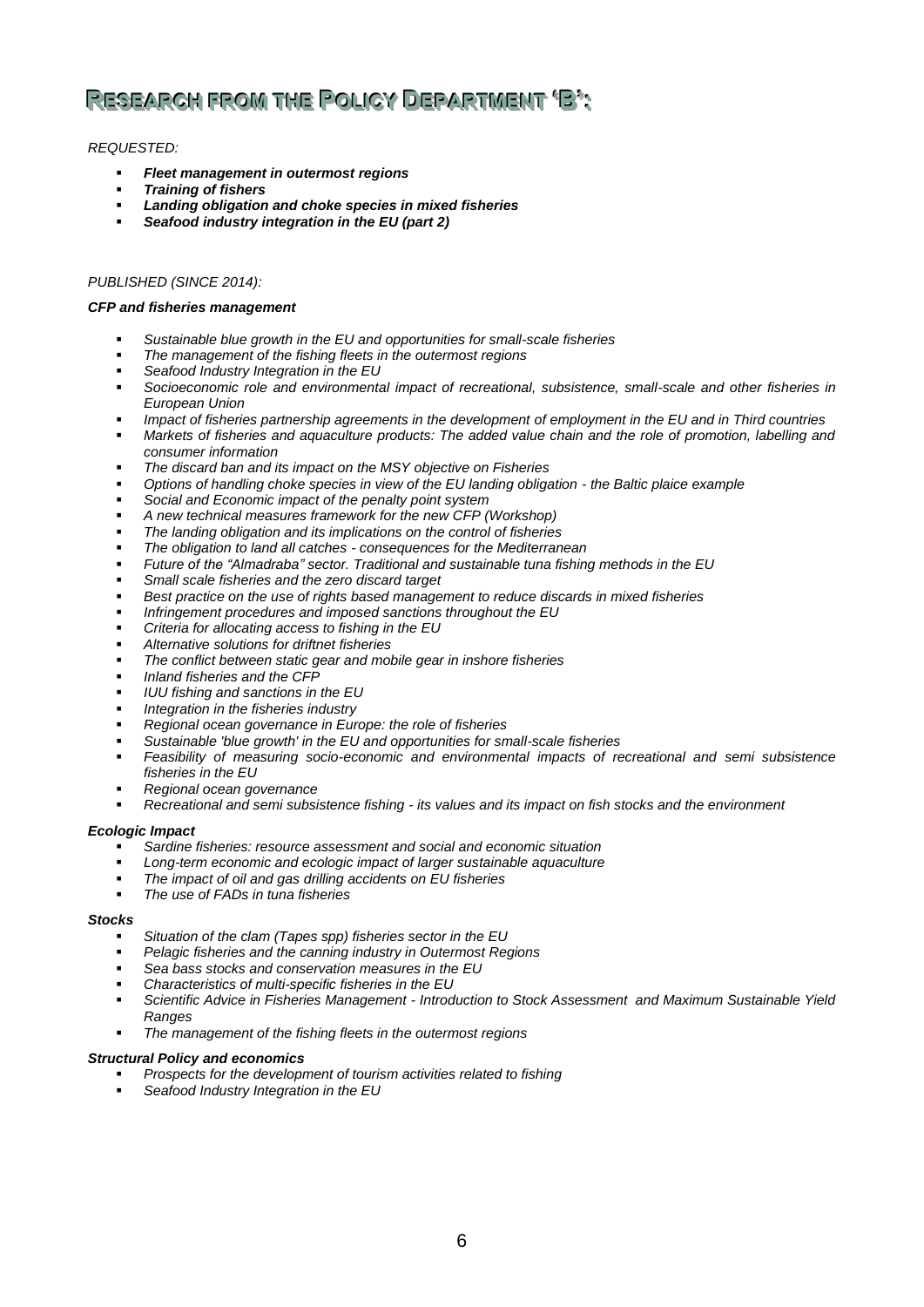#### *External dimension*

- *Consequences of Brexit for the Common Fisheries Policy*
	- o *Legal framework for governance*
	- o *Trade and economic related issues*
	- o *Resources and fisheries*
- *Fisheries management and the Arctic in the context of climate change*

#### *Mission briefings*

- *Fisheries in Madeira (mission 2017)*
- *Fisheries in Thailand (mission 2016)*
- *Fisheries in Norway (mission 2016)*
- *Fisheries in Poland (mission 2016)*
- *Fisheries in Galicia (mission 2016)*
- *Fisheries in Azores / Réunion (missions 2015)*
- *Fisheries in Germany (delegation 2014)*

@ You can access the studies and other documents via this [link](http://www.europarl.europa.eu/committees/en/pech/supporting-analyses.html)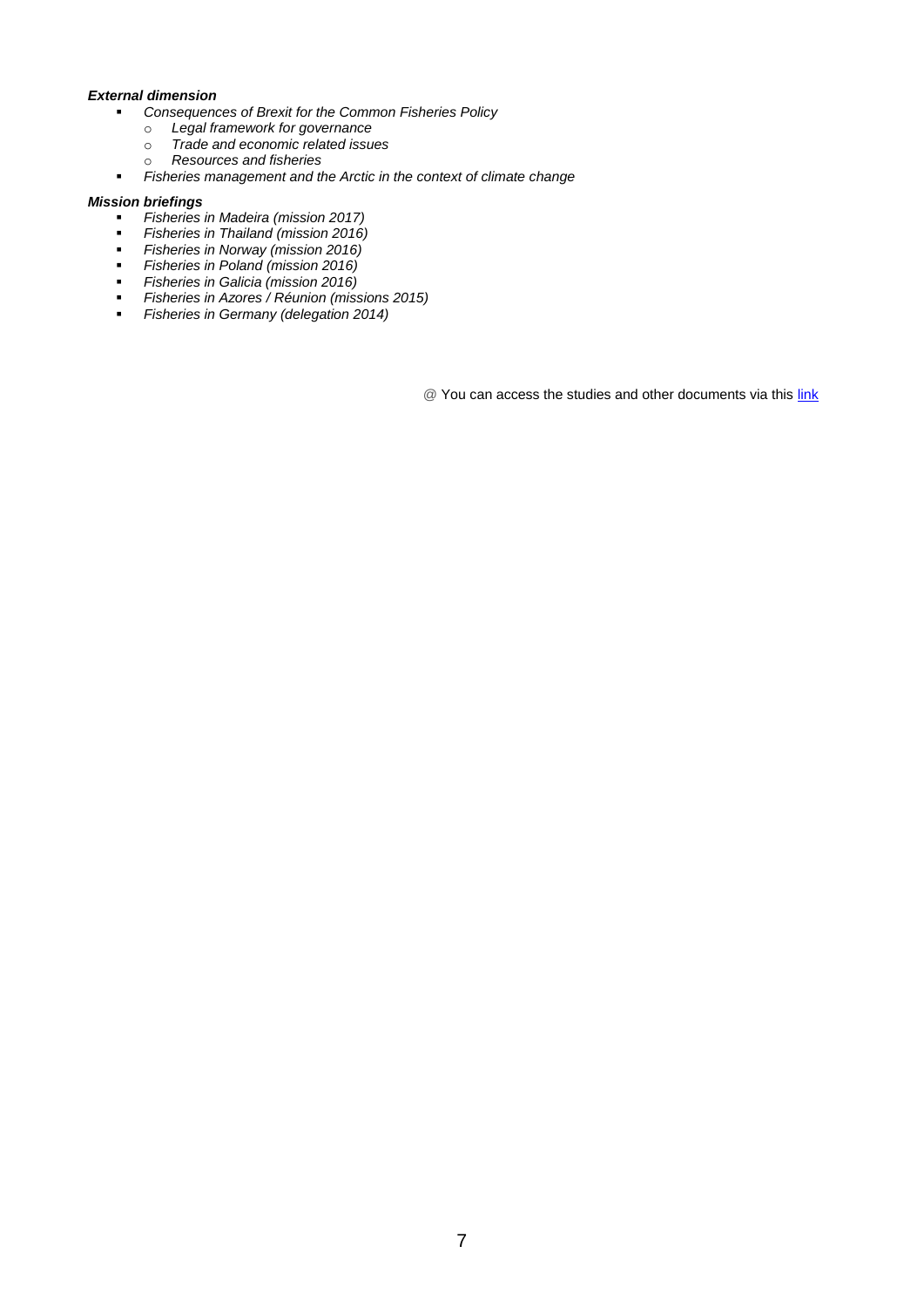## <span id="page-7-0"></span> $M$ **EETTINGS OF THE ADVISORY COUNCILS**

| <b>RAC</b>    | <b>DATE</b>   | <b>PLACE</b>              | <b>TYPE</b>                                               | <b>Main issues</b>                                                   |
|---------------|---------------|---------------------------|-----------------------------------------------------------|----------------------------------------------------------------------|
|               |               |                           |                                                           |                                                                      |
| <b>MED AC</b> | 10/10/2017    | Palma de<br>Mallorca      | FG Western Mediterranean                                  |                                                                      |
| MED AC        | 10/10/2017    | Palma de<br>Mallorca      | WG2 Big pelagics                                          |                                                                      |
| MED AC        | 11/10/2017    | Palma de<br>Mallorca      | MINOUW project                                            |                                                                      |
| MED AC        | 11/10/2017    | Palma de<br>Mallorca      | WG4 Recreational fisheries 2017                           |                                                                      |
| <b>AAC</b>    | 12-13/10/2017 | Tallinn                   | Conference on the European<br>Maritime and Fisheries Fund | "European 2020<br><b>Supporting Europe's</b><br>coastal communities" |
| <b>NS AC</b>  | 19/10/2017    | <b>Brussels</b>           | Demersal Working Group                                    |                                                                      |
| LD AC         | 19/10/2017    | <b>Brussels</b>           | WG4                                                       |                                                                      |
| LD AC         | 20/10/2017    | <b>Brussels</b>           | WG1                                                       |                                                                      |
| NWW AC        | 23/10/2017    | <b>Dublin</b>             | Irish sea benchmark meeting                               |                                                                      |
| SWW AC        | 27/10/2017    | Santiago de<br>Compostela | Extraordinary Assembly, Insular<br>WG                     |                                                                      |
| <b>BS AC</b>  | 7/11/2017     | Gdynia                    | <b>ExCom</b>                                              |                                                                      |
| LD AC         | 8/11/2017     | <b>Brussels</b>           | WG5                                                       |                                                                      |
| LD AC         | 13/11/2017    | London                    | WG <sub>2</sub>                                           |                                                                      |

#### **Abbreviations:**

- NWW AC: North Western Waters Advisory Council [\(link\)](http://nwwrac.org/)
- PEL AC: Pelagic Advisory Council [\(link\)](http://www.pelagic-rac.org/)
- NS AC: North Sea Advisory Council [\(link\)](http://www.nsrac.org/)
- MED AC: Advisory Council for the Mediterranean [\(link\)](http://en.med-ac.eu/index.php)
- SWW AC: South Western Waters Advisory Council [\(link\)](http://www.ccr-s.eu/)
- LD AC: Long Distance Fleet Advisory Council [\(link\)](http://ldrac.eu/)
- BS AC: Baltic Sea Advisory Council [\(link\)](http://www.bsac.dk/)
- AAC: Aquaculture Advisory Council [\(link\)](https://ec.europa.eu/fisheries/cfp/aquaculture/aquaculture-advisory-council_es)
- MIRAC: ICES/AC meeting [\(link\)](http://ices.dk/news-and-events/Pages/default.aspx)
- **GA:** General Assembly, **ExCom**: Executive Committee, **WG**: Working Group, **FG**: Focus Group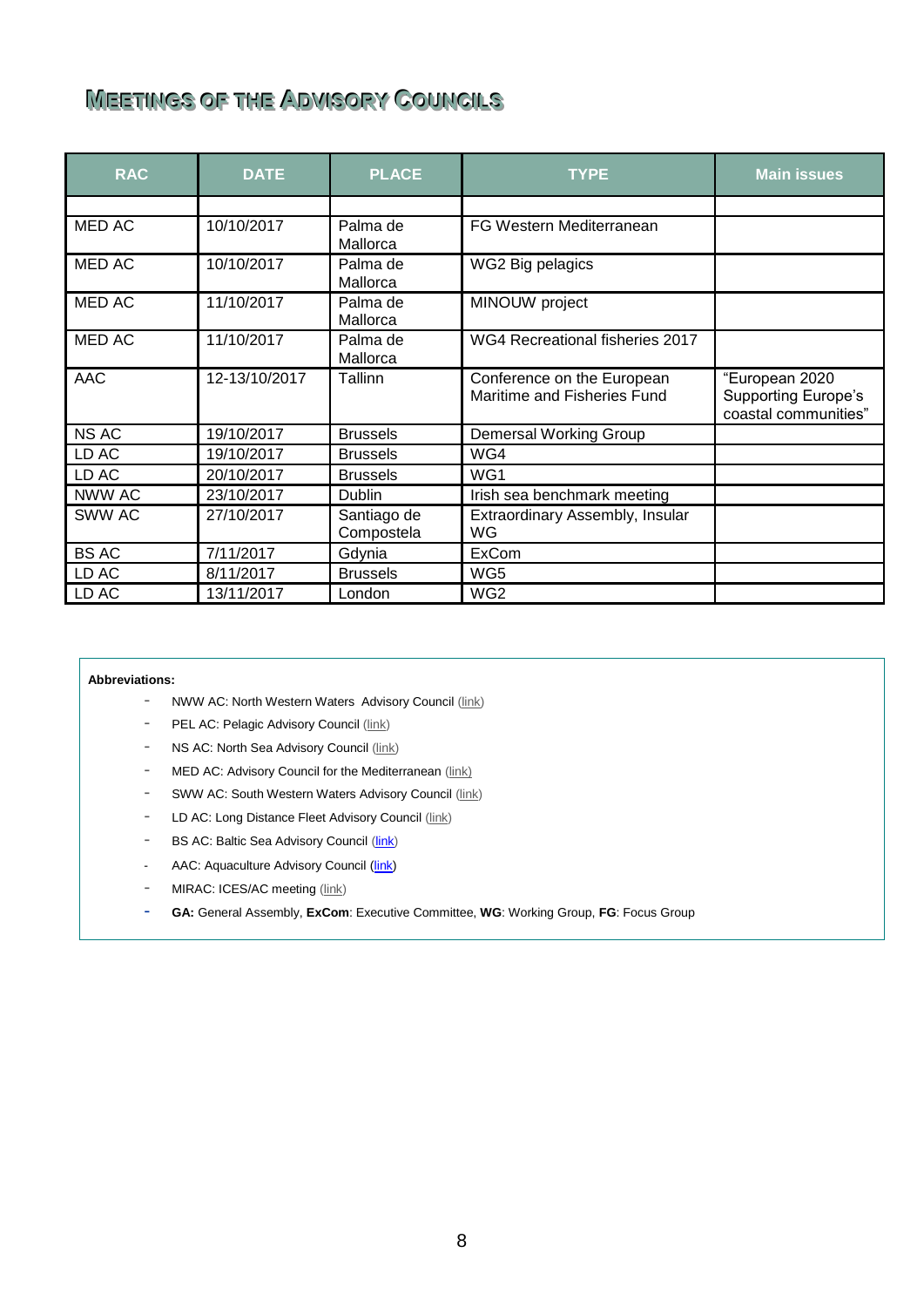## <span id="page-8-0"></span><u>Main International Meetings and Events</u>

### **NORWAY/COASTAL STATES/NEAFC/RUSSIAN FEDERATION**

| <b>Date</b>       | <b>Organisation</b>                  | <b>Type of meeting</b>                                                              | <b>Venue</b>        |
|-------------------|--------------------------------------|-------------------------------------------------------------------------------------|---------------------|
| September 2017    |                                      |                                                                                     |                     |
| 28-29 (postponed) | EU-Norway bilateral<br>consultations | EU-Norway bilateral<br>consultations on management<br>strategies                    | Bergen              |
| October 2017      |                                      |                                                                                     |                     |
| $10 - 12$         | <b>Coastal States</b>                | Coastal State consultations on<br>Mackerel                                          | London              |
| $16 - 20$         | <b>Coastal States</b>                | Consultations on blue whiting /<br>atlanto scandian herring -<br><b>PROVISIONAL</b> | London              |
| $23 - 27$         | <b>Coastal States</b>                | Consultations on blue whiting /<br>atlanto scandian herring -<br><b>POSSIBLE</b>    | London              |
| 30 Oct-3 Nov      | <b>Coastal States</b>                | Consultations on blue whiting /<br>atlanto scandian herring -<br><b>POSSIBLE</b>    | London              |
| November 2017     |                                      |                                                                                     |                     |
| $13 - 17$         | <b>NEAFC</b>                         | Annual meeting                                                                      | London              |
| $21 - 22$         | EU-Norway                            | <b>Consultations on Fisheries</b><br>Arrangements for 2018 (1st<br>round)           | Norway (TBC)        |
| 28 Nov-1 Dec      | EU-Norway                            | <b>Consultations on Fisheries</b><br>Arrangements for 2018 (2nd<br>round)           | EU (TBC)            |
| December 2017     |                                      |                                                                                     |                     |
| $5-6$ Dec         | <b>EU-Faroe Islands</b>              | <b>Consultations on Fisheries</b><br>Arrangements for 2018                          | Faroe Islands (TBC) |

### **REGIONAL FISHERIES ORGANISATIONS AND OTHER INTERNATIONAL MEETINGS**

| <b>Date</b>  | <b>Organisation</b>                                                                           | <b>Type of meeting</b>                   | <b>Venue</b>          |
|--------------|-----------------------------------------------------------------------------------------------|------------------------------------------|-----------------------|
| October 2017 |                                                                                               |                                          |                       |
| $2 - 6$      | <b>ICCAT</b>                                                                                  | <b>SCRS</b>                              | Madrid                |
| $5 - 12$     | Commission for the<br><b>Conservation of Southern</b><br><b>Bluefin Tuna (CCSBT)</b>          | Annual meeting                           | Yogyakarta, Indonesia |
| $16 - 20$    | <b>GFCM</b>                                                                                   | Annual meeting                           | Montenegro            |
| <b>TBC</b>   | Agreement on the<br>International Dolphin<br><b>Conservation Programme</b><br>(AIDCP)         | Second annual meeting                    | La Jolla, USA         |
| 16-27        | Commission for the<br><b>Conservation of Antarctic</b><br>Marine Living Resources<br>(CCAMLR) | Annual meeting                           | Hobart, Australia     |
| 22-28        | Convention on the<br>conservation of migratory<br>species of wild animals<br>(CMS)            | 12th Conference of the<br><b>Parties</b> | <b>TBC</b>            |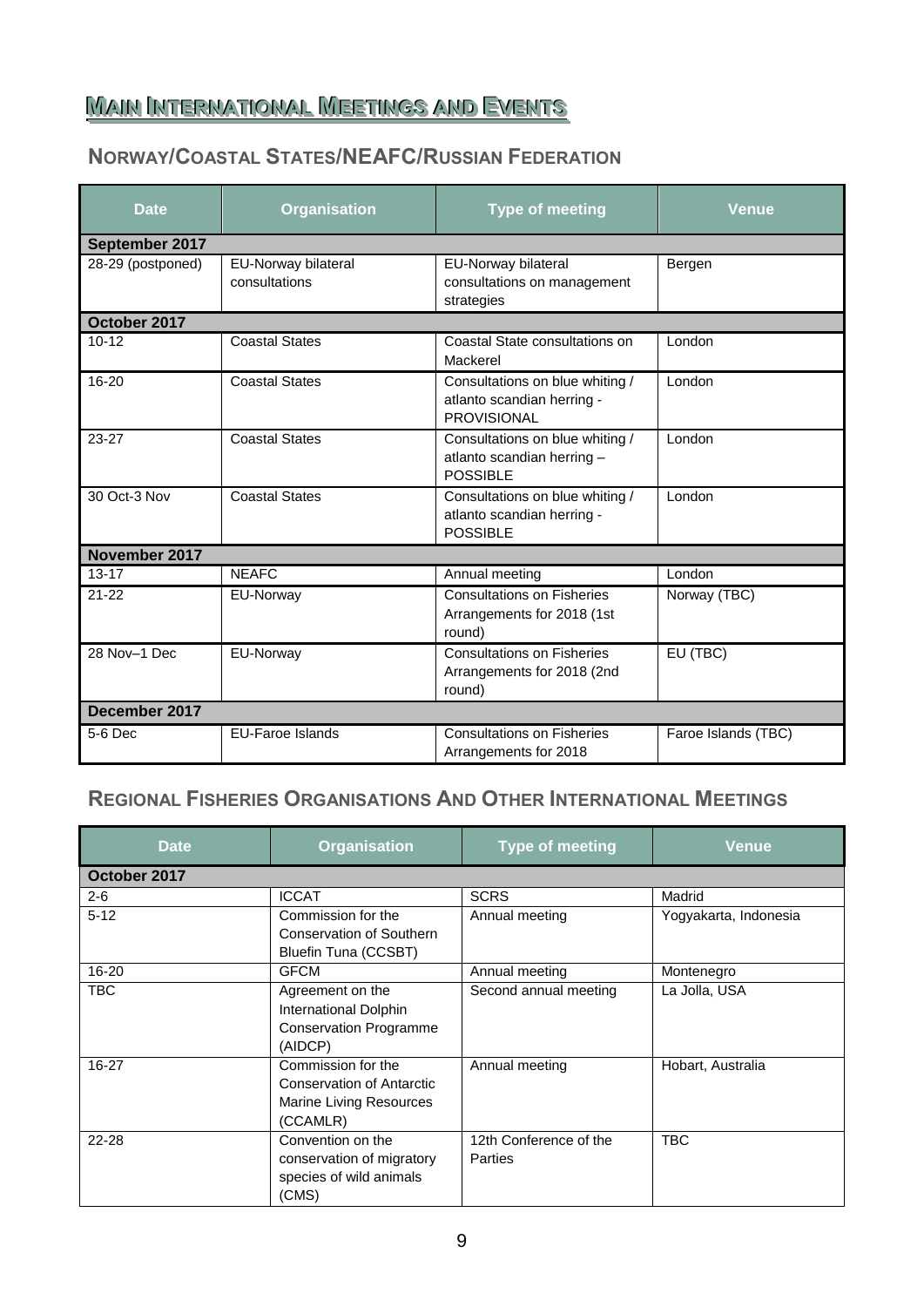| November 2017 |                              |                               |                    |
|---------------|------------------------------|-------------------------------|--------------------|
| $13 - 21$     | <b>ICCAT</b>                 | <b>Annual Meeting</b>         | Marrakech, Morocco |
| <b>TBC</b>    | <b>Bering Sea Convention</b> | Annual meeting                | Virtual            |
| <b>TBC</b>    | OECD                         | <b>COFI</b>                   | <b>TBC</b>         |
| <b>TBC</b>    | <b>UN</b>                    | Informal consultations on     | <b>TBC</b>         |
|               |                              | the annual resolution for     |                    |
|               |                              | sustainable fisheries         |                    |
| <b>TBC</b>    | <b>UN</b>                    | Informal consultations on     | <b>New York</b>    |
|               |                              | the annual resolution on      |                    |
|               |                              | Oceans and the Law of the     |                    |
|               |                              | Sea: second round             |                    |
| 26-30         | South East Atlantic          | Annual meeting                | Namibia            |
|               | Fisheries Organisation       |                               |                    |
|               | (SEAFO)                      |                               |                    |
| December 2017 |                              |                               |                    |
| $3 - 8$       | Western & Central Pacific    | Annual meeting                | Philippines        |
|               | <b>Fisheries Commission</b>  |                               |                    |
|               | (WCPFC)                      |                               |                    |
|               |                              |                               |                    |
|               |                              | 2018                          |                    |
| January 2018  |                              |                               |                    |
| 26 Jan-3 Feb  | <b>SPRFMO</b>                | Annual meeting                | Lima, Peru         |
| February 2018 |                              |                               |                    |
| <b>TBC</b>    | Indian Ocean Tuna            | <b>Technical Committee on</b> | Seychelles         |
|               | Commission (IOTC)            | Allocation Criteria -         |                    |
|               |                              | <b>Technical Committee on</b> |                    |
|               |                              | <b>Performance Review</b>     |                    |
|               |                              |                               |                    |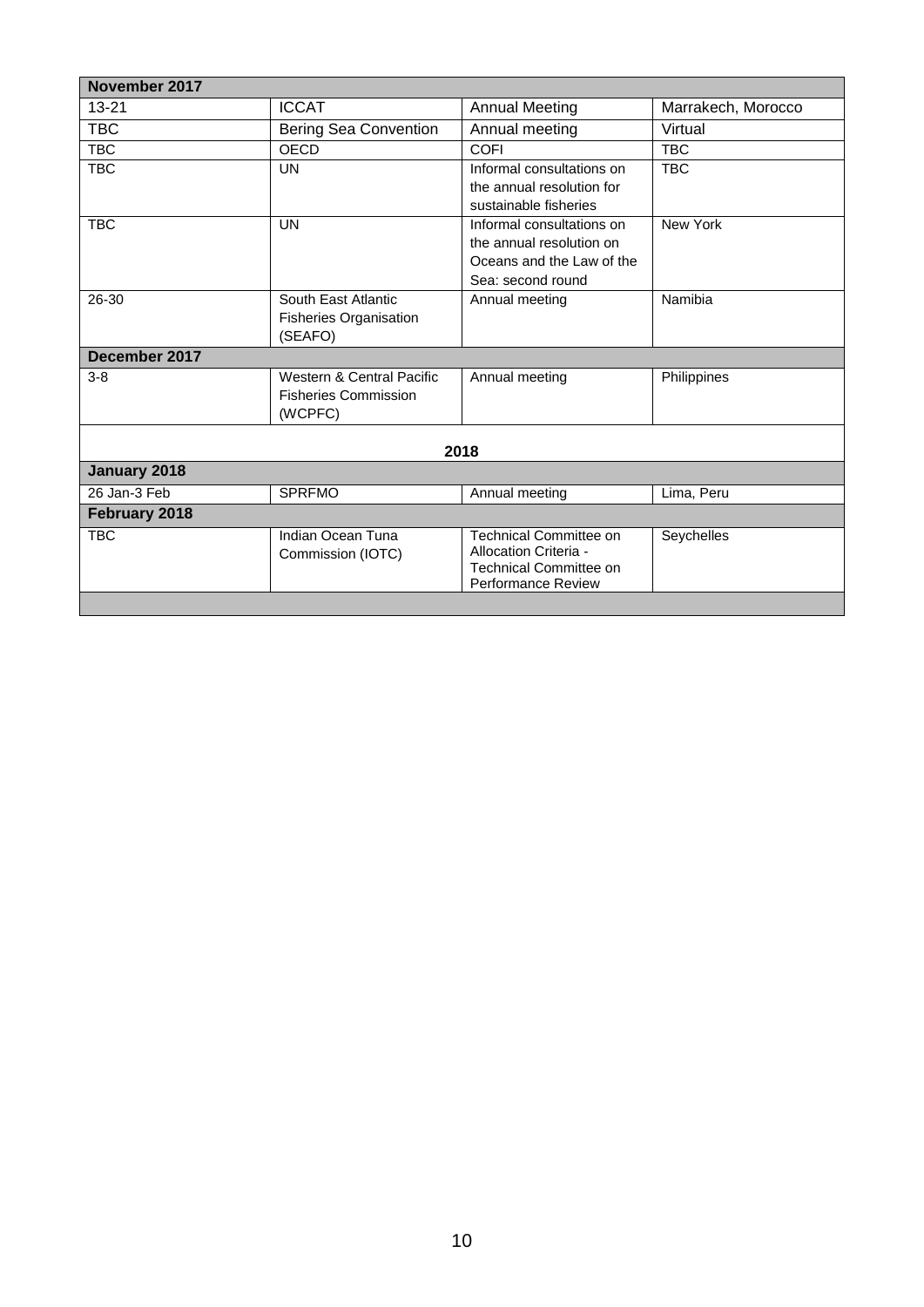### **FISHERIES PARTMERSHIP AGREEMENTS**

<span id="page-10-0"></span>

|                         |                                                                                  | <b>EXPIRATION DATE</b>   |                                                                                                                         | NEXT JOINT COMMITTEE MEETING<br><b>NEGOTIATIONS SESSIONS</b><br>$(2017 - 2018)$<br><b>FORECAST 2017</b> |                  | <b>LEGAL PROCESS</b>          |            |                                                                                                                      |                                                |                                                                                                          |                                                                                                                                                                                                                                                                          |
|-------------------------|----------------------------------------------------------------------------------|--------------------------|-------------------------------------------------------------------------------------------------------------------------|---------------------------------------------------------------------------------------------------------|------------------|-------------------------------|------------|----------------------------------------------------------------------------------------------------------------------|------------------------------------------------|----------------------------------------------------------------------------------------------------------|--------------------------------------------------------------------------------------------------------------------------------------------------------------------------------------------------------------------------------------------------------------------------|
|                         | <b>COUNTRY</b><br><b>OF CURRENT</b><br><b>Financial Value</b><br><b>PROTOCOL</b> |                          |                                                                                                                         | Date                                                                                                    | Location         | Date                          | Location   | <b>Estimated date of</b><br>adoption of proposal for<br>negotiating mandate by negotiating mandate<br>the Commission | Estimated date of<br>adoption of<br>by Council | <b>Estimated date of</b><br>adoption of Council<br>Decision on signing<br>and provisional<br>application | <b>COMMENTS</b>                                                                                                                                                                                                                                                          |
|                         | Mauritania                                                                       | 15 November 2019         | 59 125 000 €                                                                                                            | 20-22 September 2017                                                                                    | Brussels         |                               |            |                                                                                                                      |                                                |                                                                                                          | The Protocol was signed and entered into provisional<br>application on 16/11/2015.                                                                                                                                                                                       |
|                         | Morocco                                                                          | 14 July 2018             | 30 million $\epsilon$                                                                                                   | October 2017                                                                                            | Bruxelles        | November                      | alternate  | June 2017                                                                                                            | <b>July 2017</b>                               | Dec. on signing and<br>conclusion: JAN 2018                                                              |                                                                                                                                                                                                                                                                          |
| <b>Mixed Agreements</b> | Senegal                                                                          | 19/11/2019               | 1738000E<br>(3rd year)                                                                                                  | April 2018                                                                                              | Brussels         |                               |            |                                                                                                                      |                                                |                                                                                                          | 2nd joint scientific meeting postponed till october<br>2017.                                                                                                                                                                                                             |
|                         | Guinea Bissau                                                                    | 23 November 2017         | $9,200,000 \in$                                                                                                         | 4th quarter                                                                                             | tbc              | 2nd half                      |            | 24/07/2017                                                                                                           | adopted February<br>2017                       | October / November<br>2017                                                                               | The current Protocl expires 23/11/2017. 4 round already<br>took place. 5th round to be fixed.                                                                                                                                                                            |
|                         | Greenland                                                                        | 31 December 2020         | 16 099 978 €, plus 1<br>700 000 $\epsilon$ financial<br>reserve for<br>additional species.                              | 21-24 Nov. 2017 (tbc)                                                                                   | Brussels         |                               |            |                                                                                                                      |                                                |                                                                                                          |                                                                                                                                                                                                                                                                          |
|                         | Cape-Verde                                                                       | 22 December 2018         | 550 000 $\epsilon$ (years<br>$(1+2)$ ; 500 000 $\epsilon$<br>$(years 3+4)$                                              | Last Week of Sept (tbc)                                                                                 | Brussels (tbc)   |                               |            |                                                                                                                      |                                                |                                                                                                          | New protocol was signed and entered into provisional<br>application on 23/12/2014. Last Joint Committee<br>meeting took place on 11-13 May 2016.                                                                                                                         |
|                         | Côte d'Ivoire                                                                    | 30 June 2018             | $680000 \in$                                                                                                            | <b>DEC 2017</b>                                                                                         | <b>Bruxelles</b> | December                      | alternate  | July                                                                                                                 | September                                      | 1st half 2018                                                                                            | Last Joint Committee took place in Abidjan on 30/11 -<br>2/12/2016.                                                                                                                                                                                                      |
|                         | Gabon                                                                            | 23 July 2016             | 1350000E                                                                                                                | second semester 2017 (tbc)                                                                              |                  | second semester<br>2017 (tbc) | Libreville |                                                                                                                      |                                                |                                                                                                          | Reviewing on negotiation pending political situation.                                                                                                                                                                                                                    |
|                         | Ghana                                                                            | No<br>Agreement/Protocol |                                                                                                                         |                                                                                                         |                  | 2nd half 2017 (tbc) tbc       |            | Januray                                                                                                              |                                                | Depends on the<br>timing and number of<br>negotiation rounds                                             | The ex-ante evaluation was conducted end of 2016 and<br>mandate adopted on March 2017.                                                                                                                                                                                   |
| WEST AFRICA             | Liberia                                                                          | 8 December 2020          | 715 000 $\epsilon$ (1st year); 2018<br>650 000 $\epsilon$ (2nd, 3rd<br>and 4th years);<br>585 000 $\epsilon$ (5th year) |                                                                                                         | <b>Brussels</b>  |                               |            |                                                                                                                      |                                                |                                                                                                          | Signed on 09/12/2016 The Protocol was signed and entered into provisional<br>application on 9/12/2015. It was approved by the EP on<br>the 10th of April of 2016.                                                                                                        |
|                         | <b>Equatorial</b><br>Guinea                                                      | N.A.                     | N.A.                                                                                                                    |                                                                                                         |                  |                               |            |                                                                                                                      |                                                |                                                                                                          | The ex-ante evaluation was approved on the end of<br>November 2016.                                                                                                                                                                                                      |
|                         | São Tomé and<br>Principe                                                         | 23/05/2018               | $710000 \t6 (675000$<br>en fin d'application)                                                                           | September / October 2017<br>(tbc)                                                                       | Brussels (tbc)   | October 2017                  |            | July 2017                                                                                                            | $Sep-17$                                       | 1st half 2018                                                                                            | Last Joint Committee meeting took place in October<br>2016. Ex-ante/ ex-post evaluation study to be<br>concluded in September. The mandate by the Council<br>for negotiating the new Protocol should be obtained in<br>october, The current Protocol expires 23/05/2018. |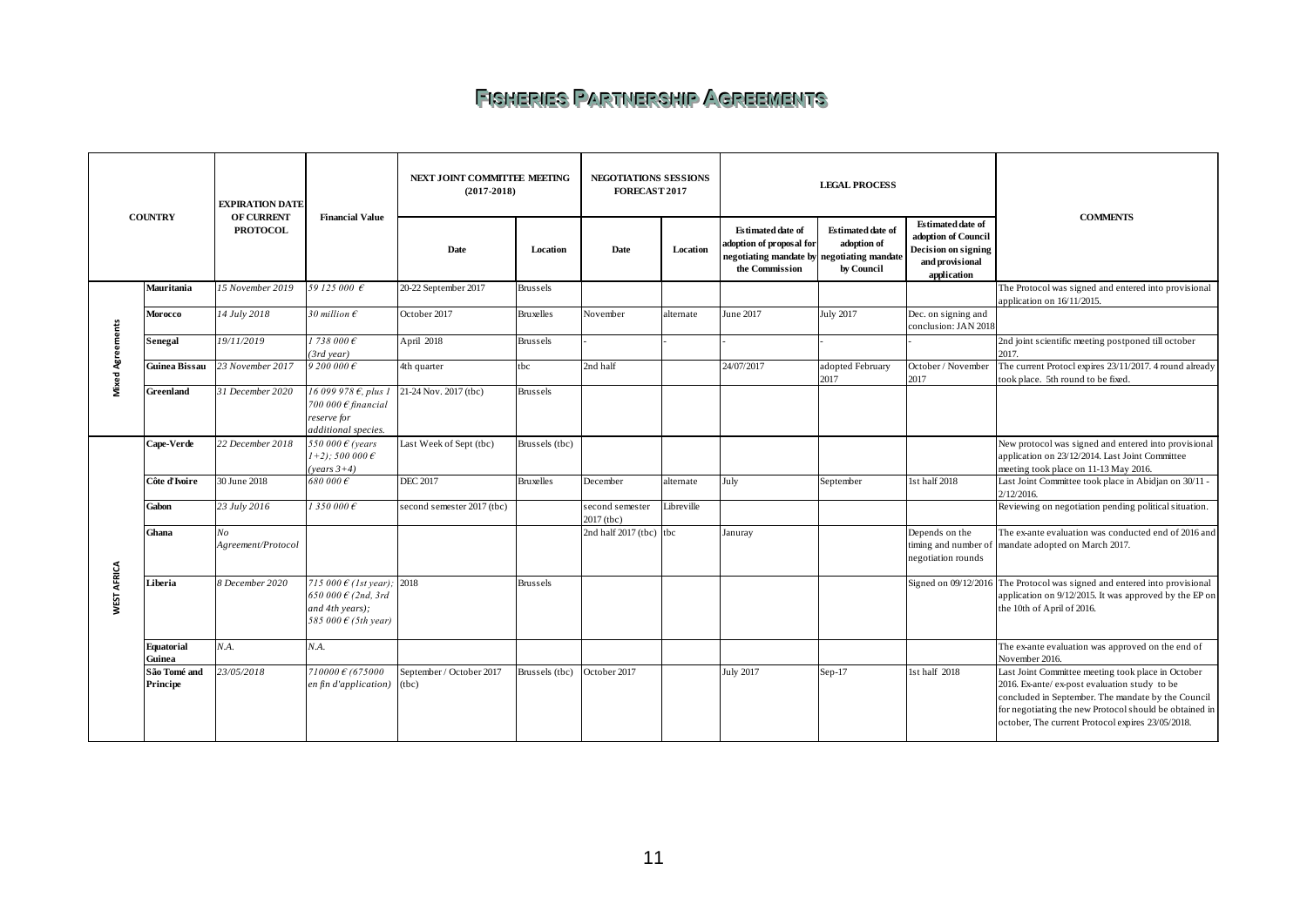|              |                                      | <b>EXPIRATION DATE</b>                  |                                                        | NEXT JOINT COMMITTEE MEETING<br>$(2017-2018)$ |                    |               | <b>NEGOTIATIONS</b><br><b>SESSIONS FORECAST</b><br><b>LEGAL PROCESS</b><br>2017 |                                                                                                        |                                                                              |                                                                                                          |                                                                                                                                                                                                                                                                                                                                                                                      |
|--------------|--------------------------------------|-----------------------------------------|--------------------------------------------------------|-----------------------------------------------|--------------------|---------------|---------------------------------------------------------------------------------|--------------------------------------------------------------------------------------------------------|------------------------------------------------------------------------------|----------------------------------------------------------------------------------------------------------|--------------------------------------------------------------------------------------------------------------------------------------------------------------------------------------------------------------------------------------------------------------------------------------------------------------------------------------------------------------------------------------|
|              | <b>COUNTRY</b>                       | <b>OF CURRENT</b><br><b>PROTOCOL</b>    | <b>Financial Value</b>                                 | Date                                          | Location           | Date          | Location                                                                        | <b>Estimated date of</b><br>adoption of<br>proposal for<br>negotiating<br>mandate by the<br>Commission | <b>Estimated date of</b><br>adoption of<br>negotiating mandate<br>by Council | <b>Estimated date of</b><br>adoption of Council<br>Decision on signing<br>and provisional<br>application | <b>COMMENTS</b>                                                                                                                                                                                                                                                                                                                                                                      |
|              | <b>Comoros</b>                       | 31 December 2016                        | 600 000 $\epsilon$                                     |                                               |                    |               |                                                                                 |                                                                                                        |                                                                              |                                                                                                          | The current Protocol expired at the end of December<br>2016. Last Joint Commitee was in March 2016. A new<br>Protocal was negotiated and initialled in March 2016,<br>but never provisonally entered into force. The country<br>is pre-identifies as non-cooperating country on te IUU<br>matters (yellow card).                                                                     |
|              | Madagascar                           | 31 December 2018                        | 1566250E<br>(2015 & 2016)<br>1487500E<br>(2017 & 2018) | April 2018                                    | <b>BXL</b>         |               |                                                                                 |                                                                                                        |                                                                              |                                                                                                          | Last Joint Committee meeting took place in April 2017.<br>Ex-ante/ ex-post evaluation study to be launched in<br>July. The Protocol expires at the end of 2018.                                                                                                                                                                                                                      |
|              | <b>Mauritius</b>                     |                                         | 575 000€                                               | Januray 2018                                  | tbc                |               |                                                                                 |                                                                                                        |                                                                              | October/November<br>2017                                                                                 | New 4 year protocol initialled on 26 April 2017, to start<br>to be applied provisionally after the completion of<br>adoption procedures.                                                                                                                                                                                                                                             |
| INDIAN OCEAN | Mozambique                           | No protocol in force 980 000 $\epsilon$ |                                                        |                                               |                    | tbd           | tbd                                                                             |                                                                                                        |                                                                              |                                                                                                          | Negotiations for a new Protocol suspended until<br>further notice to enable further reflection by both<br>Parties to narrow divergences. Last Joint Committee<br>Meeting in February 2016. Possible resuming of<br>negotiation to be confirmed                                                                                                                                       |
|              | <b>Sevchelles</b>                    | 17 January 2020                         | 5 350 000 €                                            | Early 2018                                    | <b>SEY</b>         |               |                                                                                 |                                                                                                        |                                                                              |                                                                                                          |                                                                                                                                                                                                                                                                                                                                                                                      |
|              | <b>Mayotte (Access</b><br>agreement) | 19/05/2020                              |                                                        | Early 2018                                    | <b>SEY</b>         |               |                                                                                 |                                                                                                        |                                                                              |                                                                                                          | no financial implications for the EU; as access<br>agreement for Seychelles flagged vessels to EU<br>waters                                                                                                                                                                                                                                                                          |
|              | Tanzania                             | No<br>Agreement/Protocol                |                                                        |                                               |                    | Q3 2017 (tbc) | <b>Brussels</b><br>(TBC)                                                        |                                                                                                        | Adopted on 16 June<br>2015                                                   | Depends on the<br>timing and number of<br>negotiation rounds                                             | This would be a new agreement. A first technical<br>meeting took place in Dar-Es-Salaam 4-6 July 2016.<br>Tanzania did not officially inform COM (partially due<br>to a complex institutional setting) and information<br>available point to various directions but there seems to<br>be an interest in discussing an SFPA with the EU. Date<br>of first round pending confirmation. |
|              | Kenya                                | No Agreement/<br>Protocol               |                                                        |                                               |                    | Q3 2017 (tbc) | Brussels<br>(TBC)                                                               |                                                                                                        |                                                                              |                                                                                                          | This will be a new Agreement.<br>A technical meeting took place 20-21 January 2015.<br>Confirmation of interest by Kenya on 21/03/2016, but<br>date to start negotiation not agreed upon yet.                                                                                                                                                                                        |
| PACIFIC      | Cook Islands                         | 13/10/2020                              | 717500E                                                | 29-31 January 2018 (tbc)                      | Cood Islands       |               |                                                                                 |                                                                                                        |                                                                              |                                                                                                          | The Agreement and the Protocol are in force since 14<br>October 2016. 1st Joint committee meeting took place<br>on 28-30 November 2016.                                                                                                                                                                                                                                              |
|              | Kiribati                             |                                         |                                                        | 23-27 October                                 | Hong Kong<br>(tbc) |               |                                                                                 |                                                                                                        |                                                                              |                                                                                                          | Possible resuming of negotiation after 2 rounds which<br>took place in 2015.                                                                                                                                                                                                                                                                                                         |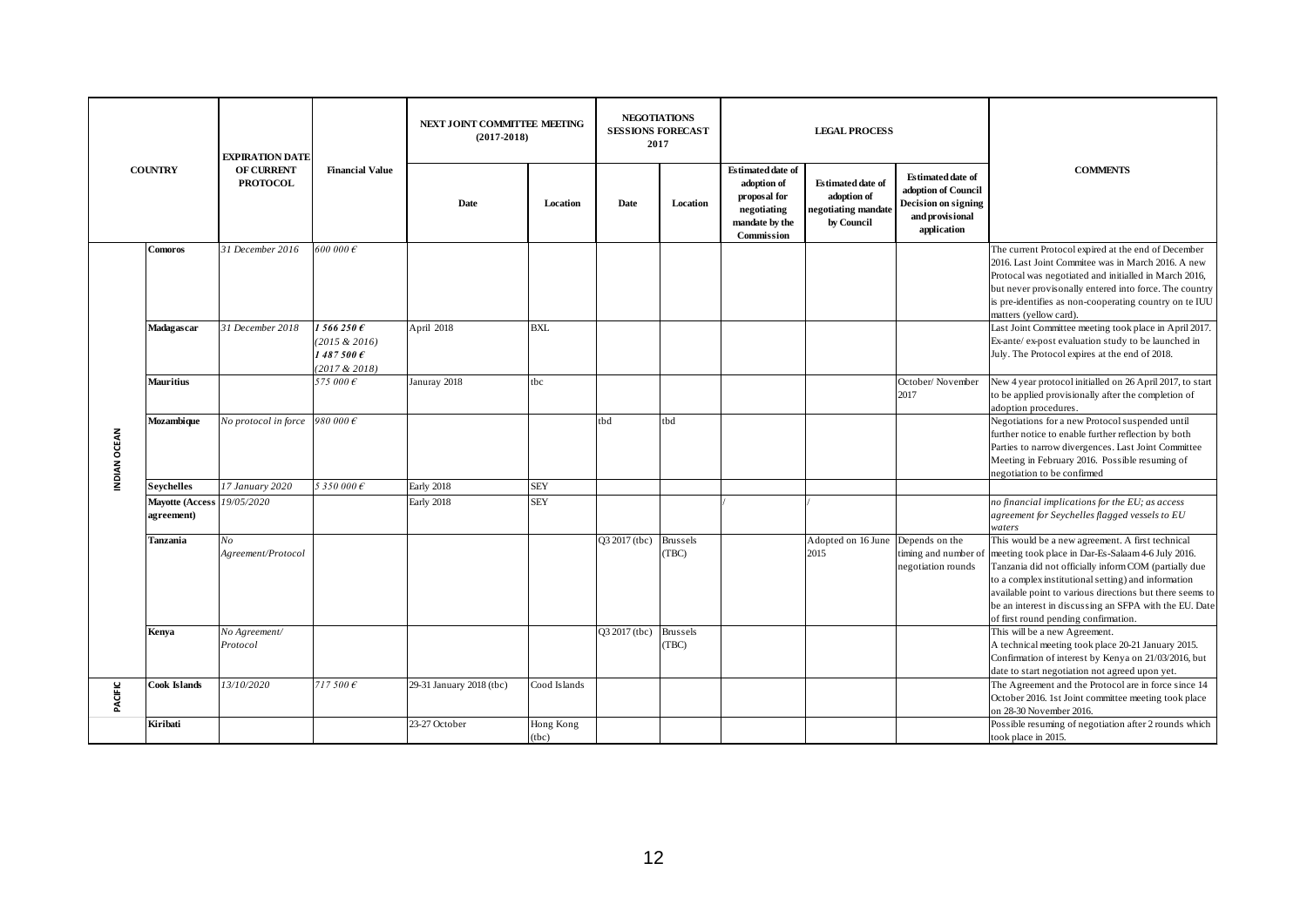## <span id="page-12-0"></span> $\overline{\text{O}}$ WERWIEW OF EXISTING IUU PROGEDURES AS REGARDS THIRD **COUNTRIES**

### **Source: DG MARE 18/7/2017**

| <b>Country</b>        | Pre-                  | Pre-                  | <b>Identification</b> | <b>Listing</b>    | <b>Delisting</b> |
|-----------------------|-----------------------|-----------------------|-----------------------|-------------------|------------------|
|                       | <b>identification</b> | <b>identification</b> |                       |                   |                  |
|                       |                       | <b>Revoked</b>        |                       |                   |                  |
| <b>Belize</b>         | <b>November</b>       | N/A                   | <b>November</b>       | <b>March 2014</b> | <b>December</b>  |
|                       | 2012                  |                       | 2013                  |                   | 2014             |
| <b>Cambodia</b>       | <b>November</b>       | N/A                   | <b>November</b>       | March 2014        |                  |
|                       | 2012                  |                       | 2013                  |                   |                  |
| <b>Comoros</b>        | October 2015          |                       | <b>May 2017</b>       | <b>July 2017</b>  |                  |
| Curaçao               | <b>November</b>       | February 2017         |                       |                   |                  |
|                       | 2013                  |                       |                       |                   |                  |
| Fiji                  | <b>November</b>       | October 2014          |                       |                   |                  |
|                       | 2012                  |                       |                       |                   |                  |
| Ghana                 | <b>November</b>       | October 2015          |                       |                   |                  |
|                       | 2013                  |                       |                       |                   |                  |
| <b>Kiribati</b>       | April 2016            |                       |                       |                   |                  |
| Korea                 | <b>November</b>       | April 2015            |                       |                   |                  |
|                       | 2013                  |                       |                       |                   |                  |
| <b>Liberia</b>        | <b>May 2017</b>       |                       |                       |                   |                  |
| Panama                | <b>November</b>       | October 2014          |                       |                   |                  |
|                       | 2012                  |                       |                       |                   |                  |
| <b>Papua New</b>      | <b>June 2014</b>      | October 2015          |                       |                   |                  |
| Guinea                |                       |                       |                       |                   |                  |
| <b>Philippines</b>    | <b>June 2014</b>      | April 2015            |                       |                   |                  |
| <b>Republic of</b>    | <b>November</b>       | N/A                   | <b>November</b>       | March 2014        | October 2016     |
| Guinea                | 2012                  |                       | 2013                  |                   |                  |
| <b>Sierra Leone</b>   | April 2016            |                       |                       |                   |                  |
| Solomon               | <b>December</b>       | February 2017         |                       |                   |                  |
| <b>Islands</b>        | 2014                  |                       |                       |                   |                  |
| Sri Lanka             | <b>November</b>       | N/A                   | October 2014          | February 2015     | <b>June 2016</b> |
|                       | 2012                  |                       |                       |                   |                  |
| <b>St Kitts and</b>   | <b>December</b>       |                       |                       |                   |                  |
| <b>Nevis</b>          | 2014                  |                       |                       |                   |                  |
| <b>St Vincent and</b> | <b>December</b>       |                       | May 2017              | <b>July 2017</b>  |                  |
| <b>Grenadines</b>     | 2014                  |                       |                       |                   |                  |
| <b>Taiwan</b>         | October 2015          |                       |                       |                   |                  |
| <b>Thailand</b>       | April 2015            |                       |                       |                   |                  |
| Togo                  | November              | October 2014          |                       |                   |                  |
|                       | 2012                  |                       |                       |                   |                  |
| <b>Trinidad and</b>   | April 2016            |                       |                       |                   |                  |
| <b>Tobago</b>         |                       |                       |                       |                   |                  |
| <b>Tuvalu</b>         | <b>December</b>       |                       |                       |                   |                  |
|                       | 2014                  |                       |                       |                   |                  |
| <b>Vanuatu</b>        | <b>November</b>       | October 2014          |                       |                   |                  |
|                       | 2012                  |                       |                       |                   |                  |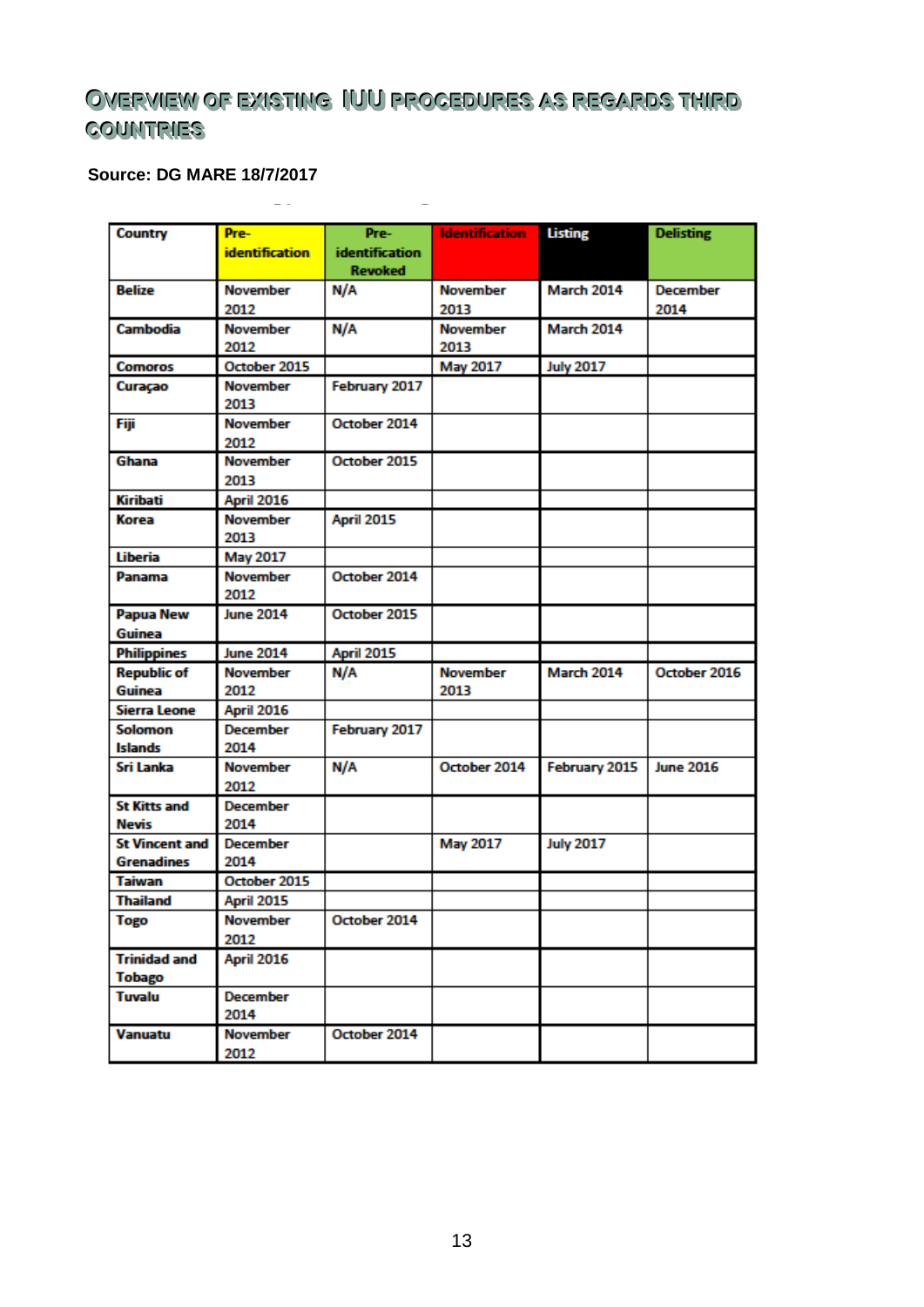# <span id="page-13-0"></span> $\blacksquare$  **Composition OF The Committee On Fisheries**

| <b>BUREAU</b>         |                           |                |                  |  |  |
|-----------------------|---------------------------|----------------|------------------|--|--|
| <b>Chair</b>          | Mr Alain CADEC            |                |                  |  |  |
| <b>1st Vice-Chair</b> | Ms Linnéa ENGSTRÖM        | 3rd Vice-Chair | Mr Werner KUHN   |  |  |
| 2nd Vice-Chair        | Mr Jarosław Leszek WAŁESA | 4th Vice-Chair | Ms Renata BRIANO |  |  |

| <b>COORDINATORS</b> |                             |                |                      |  |  |  |  |
|---------------------|-----------------------------|----------------|----------------------|--|--|--|--|
| EPP                 | <b>MATO ADROVER Gabriel</b> | <b>ECR</b>     | VAN DALEN Peter      |  |  |  |  |
| <b>S&amp;D</b>      | SERRÃO SANTOS Ricardo       | <b>GUE/NGL</b> | I FERREIRA João      |  |  |  |  |
| <b>ALDE</b>         | MARINHO E PINTO António     | <b>EFDD</b>    | <b>HOOKEM Mike</b>   |  |  |  |  |
| <b>Greens/EFA</b>   | ENGSTRÖM Linnéa             | <b>ENF</b>     | <b>GODDYN Sylvie</b> |  |  |  |  |

| <b>COMMITTEE ON FISHERIES</b><br><b>FULL MEMBERS</b> | <b>SUBSTITUTE MEMBERS</b>            |                |                                  |                                   |                |
|------------------------------------------------------|--------------------------------------|----------------|----------------------------------|-----------------------------------|----------------|
| <b>AFFRONTE Marco</b>                                | IT                                   | Greens/EFA     | <b>BILBAO BARANDICA Izaskun</b>  | ES                                | <b>ALDE</b>    |
| <b>AGUILERA GARCÍA Clara Eugenia</b>                 |                                      | S&D            | BLANCO LÓPEZ José                | ES                                | S&D            |
| <b>BRIANO Renata</b>                                 |                                      | S&D            | <b>CAPUTO Nicola</b>             | IT                                | S&D            |
| <b>CADEC Alain</b>                                   |                                      | <b>EPP</b>     | <b>CHRISTENSEN Ole</b>           | DK                                | S&D            |
| <b>COBURN David</b>                                  |                                      | <b>EFDD</b>    | D'AMATO Rosa                     | IT                                | <b>EFDD</b>    |
| <b>CORBETT Richard</b>                               |                                      | S&D            | <b>ERDOS Norbert</b>             | HU                                | <b>EPP</b>     |
| <b>DODDS</b> Diane                                   |                                      | N <sub>l</sub> | <b>FLACK John</b>                | <b>GB</b>                         | <b>ECR</b>     |
| ENGSTRÖM Linnéa                                      |                                      | Greens/EFA     | <b>GARDINI Elisabetta</b>        | IT                                | <b>EPP</b>     |
| FERREIRA João                                        | PT                                   | <b>GUE/NGL</b> | <b>GIESEKE Jens</b>              | DE                                | <b>EPP</b>     |
| <b>GODDYN Sylvie</b>                                 | <b>FR</b>                            | <b>ENF</b>     | <b>HAZEKAMP</b> Anja             | <b>NL</b>                         | <b>GUE/NGL</b> |
| <b>HOOKEM Mike</b>                                   | <b>GB</b>                            | EFDD           | <b>HEUBUCH Maria</b>             | DE                                | Greens/EFA     |
| <b>HUDGHTON lan</b>                                  | GB                                   | Greens/EFA     | <b>HOC Czesław</b>               | <b>PL</b>                         | <b>ECR</b>     |
| <b>ITURGAIZ Carlos</b>                               | ES                                   | <b>EPP</b>     | <b>JADOT Yannick</b>             | <b>FR</b>                         | Greens/EFA     |
| <b>KUHN Werner</b>                                   | DE                                   | <b>EPP</b>     | <b>JAMET</b> France              | <b>FR</b>                         | <b>ENF</b>     |
| MARINHO E PINTO António                              | PT                                   | <b>ALDE</b>    | <b>KELLY Séan</b>                | IE                                | EPP            |
| <b>MATERA Barbara</b>                                | $\mathsf{I}\mathsf{T}$               | <b>PPE</b>     | LOPE FONTAGNÉ Verónica           | ES                                | EPP            |
| <b>MATO ADROVER Gabriel</b>                          | ES                                   | <b>EPP</b>     | <b>MCAVAN Linda</b>              | <b>GB</b>                         | S&D            |
| NI RIADA Liadh                                       | IE                                   | <b>GUE/NGL</b> | MILLÁN MON Francisco José        | ES                                | <b>EPP</b>     |
| <b>NICOLAI Norica</b>                                | <b>RO</b>                            | <b>ALDE</b>    | <b>MOBARIK Nosheena Baroness</b> |                                   | <b>ECR</b>     |
| <b>RODUST Ulrike</b>                                 | DE                                   | S&D            | MONTEIRO DE AGUIAR Cláudia       |                                   | EPP            |
| <b>SCHREIJER-PIERIK Annie</b>                        | <b>NL</b>                            | <b>EPP</b>     | <b>PAKSAS Rolandas</b>           | LT                                | <b>EFDD</b>    |
| <b>SERNAGIOTTO Remo</b>                              | $\mathsf{I}\mathsf{T}$<br><b>ECR</b> |                | SÂRBU Daciana Octavia            | <b>RO</b>                         | S&D            |
| SERRÃO SANTOS Ricardo                                | PT                                   | S&D            | <b>SASSOLI David-Maria</b>       | $\mathsf{I}\mathsf{T}$            | S&D            |
| <b>THOMAS Isabelle</b>                               | $\overline{FR}$                      | S&D            | SENRA RODRÍGUEZ María Lidia      | ES                                | <b>GUE/NGL</b> |
| TOMAŠIĆ Ruža                                         |                                      | ECR            | <b>TORVALDS Nils</b>             | $\overline{\mathsf{S}\mathsf{V}}$ | <b>ALDE</b>    |
| VAN DALEN Peter                                      |                                      | <b>ECR</b>     |                                  | SV                                |                |
| WAŁĘSA Jarosław Leszek                               |                                      | <b>EPP</b>     |                                  |                                   |                |
|                                                      |                                      |                |                                  |                                   |                |
|                                                      |                                      |                |                                  |                                   |                |